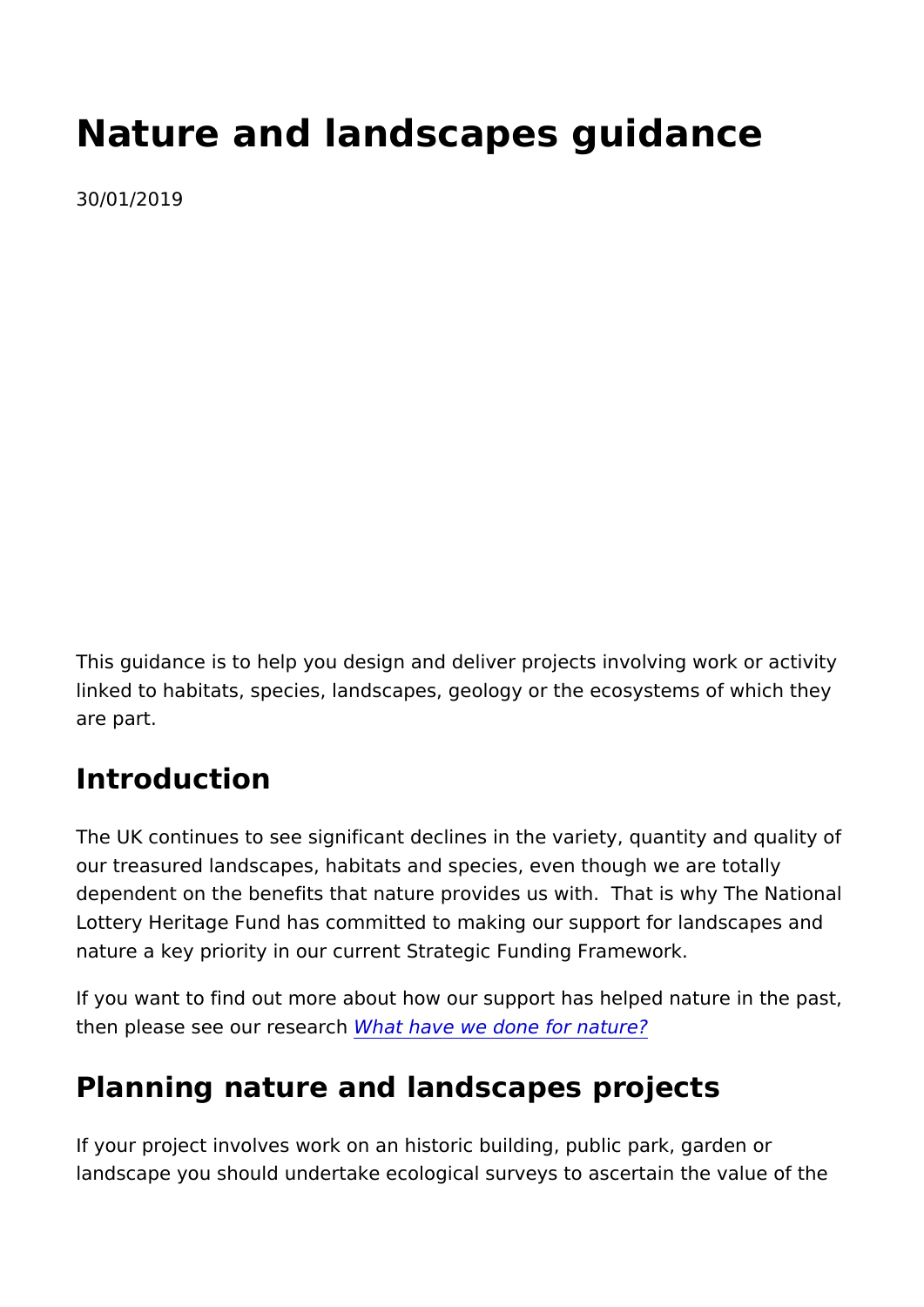existing site for nature and specific protected species. Virtually every project funded by the National Lottery can have both positive and negative impacts on landscapes nature. We want to ensure that the capital projects we fund create a net gain for nature whenever possible, whether that is through providing bat roosts in the attic of an historic building; creating a green roof; or protecting and enhancing an existing habitat from loss during landscape or building work.

Some species such as badgers and bats are protected by law, as are some habitats, so it is important you are aware of their existence and needs by researching your site well and undertaking or commissioning specialist ecological surveys. You may need special licences or consents to carry out any building, construction or landscape works that may impact upon protected species.

## **Nature as the focus of your project**

We wish to encourage projects that will help halt the loss of natural heritage that support healthy functioning ecosystems, and that establish coherent ecological networks for the benefit of both wildlife and people.

The best projects are those that will make a measurable difference in conserving habitats and species identified by surveys as being at risk, under threat or facing extinction. We are keen to encourage projects that will directly help to further the conservation of the UK Biodiversity Action Plan (UKBAP) priority habitats or species both locally and/or at a countrywide level. You should make sure you are aware of any country and/or local biodiversity action plans that affect your project area to ensure you are addressing key issues and threats that may have been identified.

It is often helpful to show that your project is supported and considered a priority by relevant parties such as a local biodiversity forum, a local authority, a Local Nature Partnership (LNP), a statutory body such as Scottish Natural Heritage or Natural Resources Wales, or by a habitat or specie specialist group such as Buglife or Butterfly Conservation.

## **Habitat projects**

The first step in planning your project is to consider what to include in your proposal. Think carefully about what survey or research data you already have or need to obtain, consider how the habitat should be conserved, enhanced, expanded or linked to others, what species are the key priorities and most importantly how the site will be managed and maintained once the project has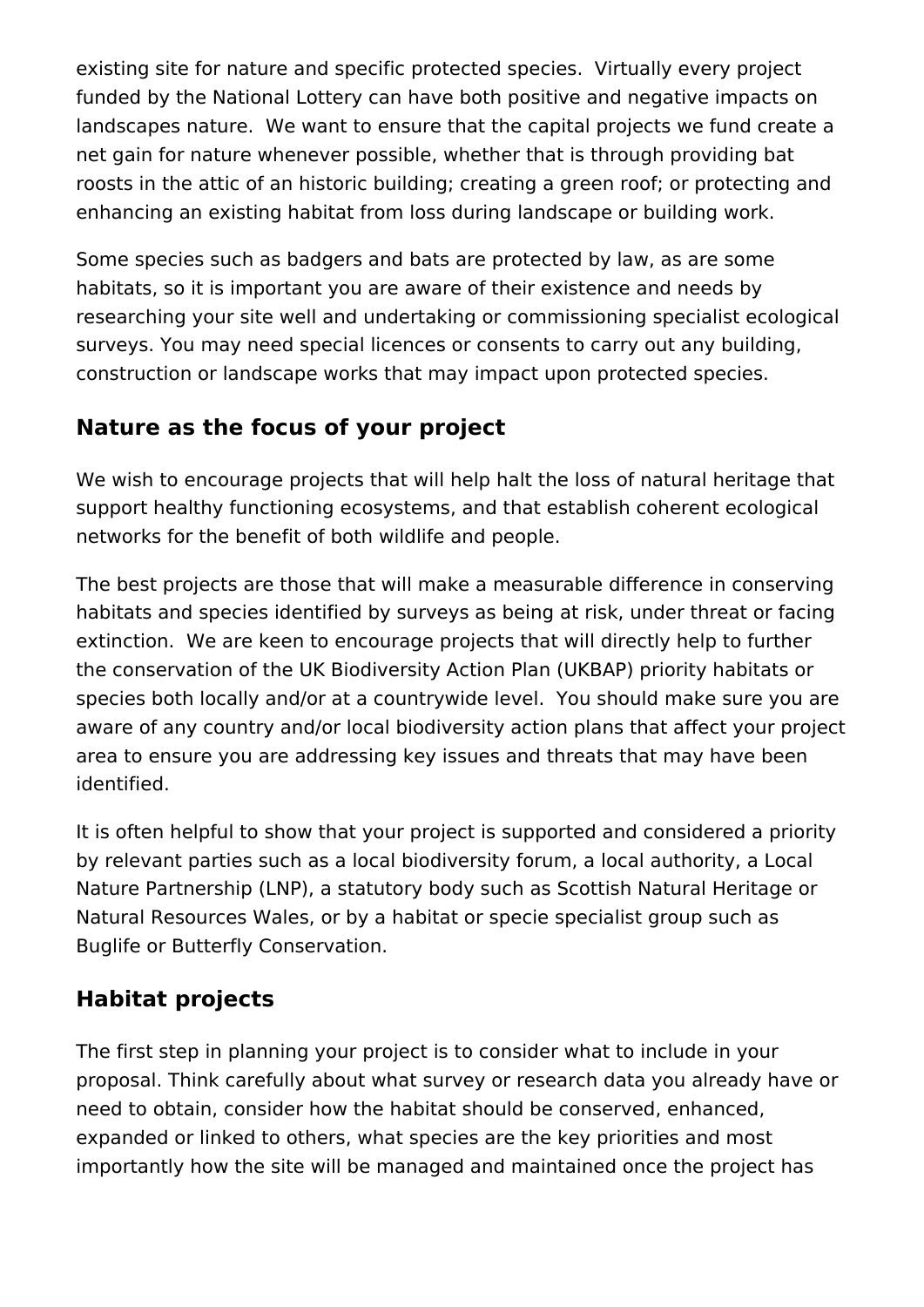been completed.

We understand that the benefits from investing in natural heritage conservation works can take many years to appear, but you should show us that you have a plan and the resources to ensure the site or species will be monitored and managed to achieve the project outcomes. Demonstrating that investment in natural capital has had an impact on the quality, distribution and amount of habitat is crucial so make sure you record the site before works begin and at regular periods during the project and beyond. Land and ecological surveys, aerial photography, land use mapping and anecdotal evidence are all useful tools to consider.

We are keen that our investment in natural heritage has the greatest impact in conserving and improving habitats that already exist so you may want to consider a project that enhances a number of existing habitats or that helps join-up exiting habitats with new planting such as woodlands or meadows, or with landscape corridors such as hedgerows. Whilst we can fund the creation of entirely new habitats, our greatest concern is to improve the quality and resilience of existing priority habitats by improving their quality and management, and by the creation of buffer strips, by making habitats bigger or by creating greater connection between other nearby habitats.

## **Landscape-scale projects and those delivering at multiple sites**

We know that working across more extensive areas achieves results in making habitats more resilient and allowing populations of species to expand and move if conditions change.

If you are planning a project that will deliver work and/or activities across areas of landscape or areas of land that are not adjoined, then you should plan to submit an Area Action Plan as part of your second round application instead of separate conservation, activity and maintenance/management plans.

Separate guidance on Area Action Plans is available on our website.

It is important that you have a good understanding of the landscape character of the area where you intend to work to ensure that your project is appropriate to the local area. Whilst landscape character will change over time, many landscape features have prevailed for centuries such as ancient woodlands, ridge and furrow plough markings or trackways.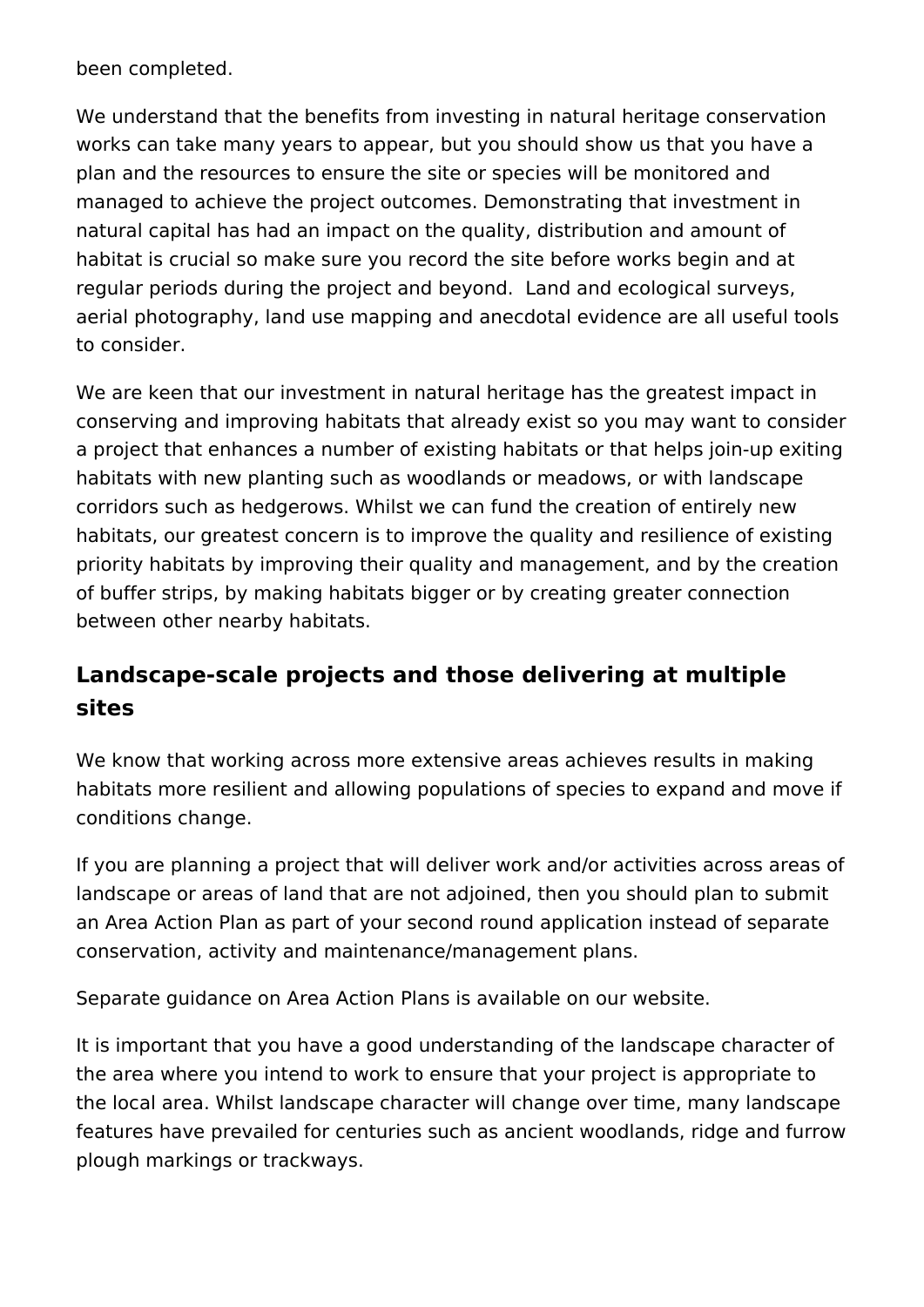You can find information on assessing landscape character here Action Plan guidance. Mapping landscape and seascape charact understood process and expert help is readily available either f bodies such as Natural England or Historic England, or from ex considering landscape character it is also important to think ab habitats and geology, but also built and cultural heritage. Wher conservation works over an area of landscape it is useful to co features that make that landscape special. These might include banks, hedges, ditches, woodland as well as walls, buildings,  $t_0$ use, archaeology, designed landscapes such as gardens and set are planning to make changes to the landscape character of an want to show us how the changes will be beneficial and that the detrimentally change other equally valuable heritage features o considering landscape character you should also consider intan example, local dialects, traditions, language, music and crafts.

#### Species projects

The best way to conserve species is through habitat conservation, creation and enhancement. Providing well managed habitat is li greater diversity of species and be more sustainable in the long

However there are certain species that are now so threatened a fragile, that they need individual positive intervention. These a be identified as UK Biodiversity Action Plan (UK BAP) priority s identified in individual country biodiversity strategies. In the p supported projects focused on the recovery of red squirrel, Sco puffin. If a single species project is proposed it is a good idea why this approach has been taken and to provide strong suppor the need. Providing examples of where similar conservation app been tried, tested and proved to be successful is also useful so degree of risk involved.

Any project including the re-introduction of species to the UK a robust environmental case to be made, which will need to be su relevant country nature conservation agency. The project will n guidelines established by IUCN/SSC Re-Introduction Specialist [www.iucnsscrs](http://www.iucnsscrsg.org/)q.org/

When a new species is to be introduced it is essential to ensure habitats already exist to sustain the species in the long-term. S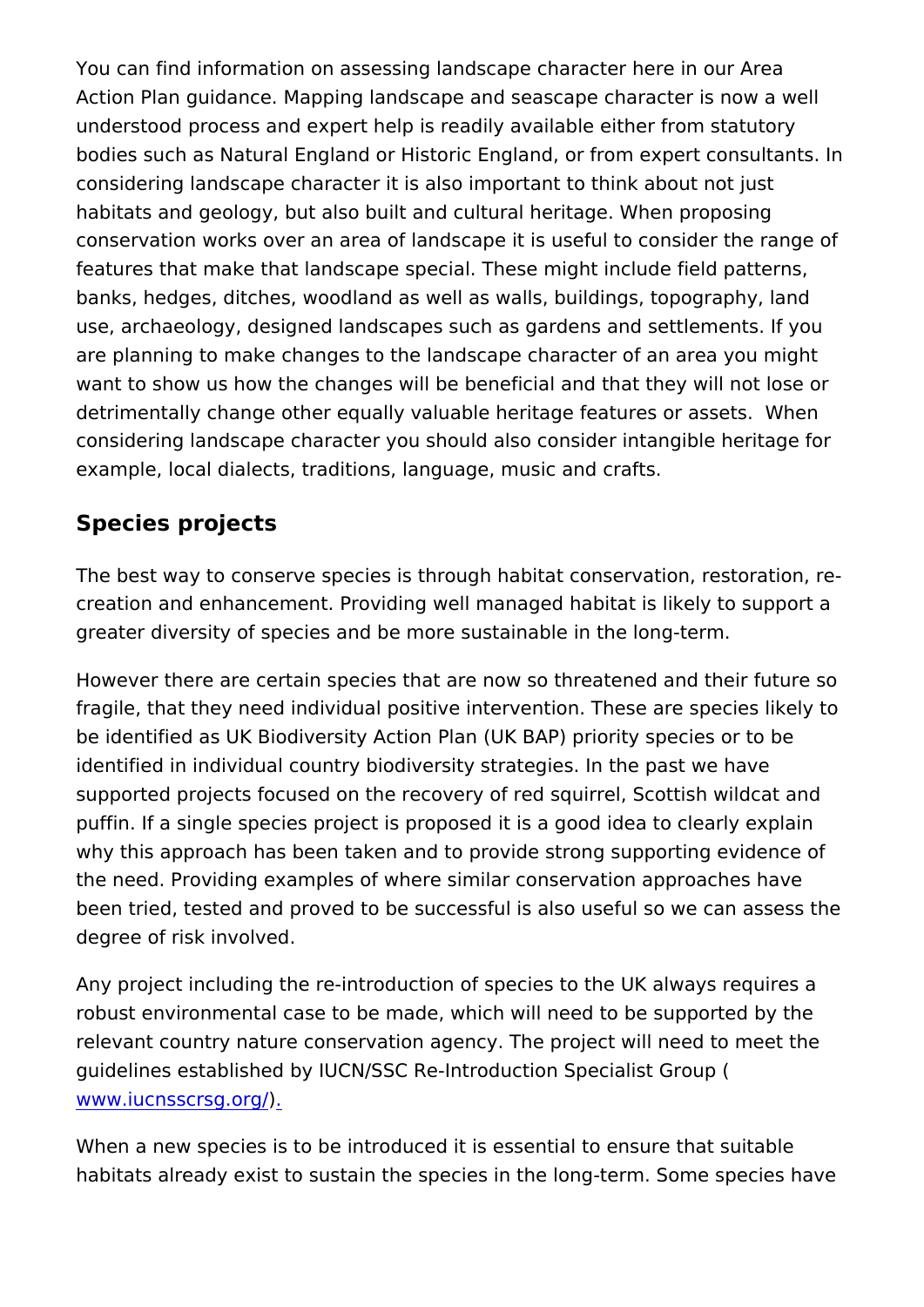an economic value in their own right, particularly fish such as salmon and birds such as grey partridge. Applications involving game species or those with a commercial value will need to demonstrate that the public benefit arising as a result will far outweigh any private or commercial gain to the landowner or grantee.

#### **Geological and earth heritage projects**

The UK is renowned for the diversity and historic significance of its geology. The geodiversity this creates includes rocks, fossils, minerals, landforms, landscapes, geological processes and soils. Geodiversity has had a strong influence on our heritage and our lives. For example geology has dictated where we built castles and towns, where we grew crops or planted woodland, where we developed industry and created some of our most scenic landscapes. Yet many people fail to make the connection between our underlying geology, current land uses and landscape character we see today.

We are keen to see more projects that focus on interpreting and explaining our geological heritage, on protecting and enhancing important geological sites, and in engaging more people in enjoying and understanding our geodiversity.

## **Recording data on habitats and/or species**

In order to manage habitats and species in future there must be accurate baseline data on the abundance, health and distribution of species and habitats. Existing data is held by many organisations such as specialist species or habitat groups, local authorities, local record centres as well as national bodies such as the statutory agencies and the National Biodiversity Network (NBN).

The Heritage Fund **requires** projects that involve collecting and recording habitat and species data to:

- make data accessible to more people
- provide a wider range of people with volunteering and learning opportunities in identifying, surveying and recording species and habitats
- supply all habitat and species data, free of charge, to local record centres and to the National Biodiversity Network (see note below)

Many natural heritage projects will produce digital material or "outputs", such as digital photographs, drawings, data sheets, web sites or smartphone apps. We have specific requirements for such digital outputs, which are set out in our terms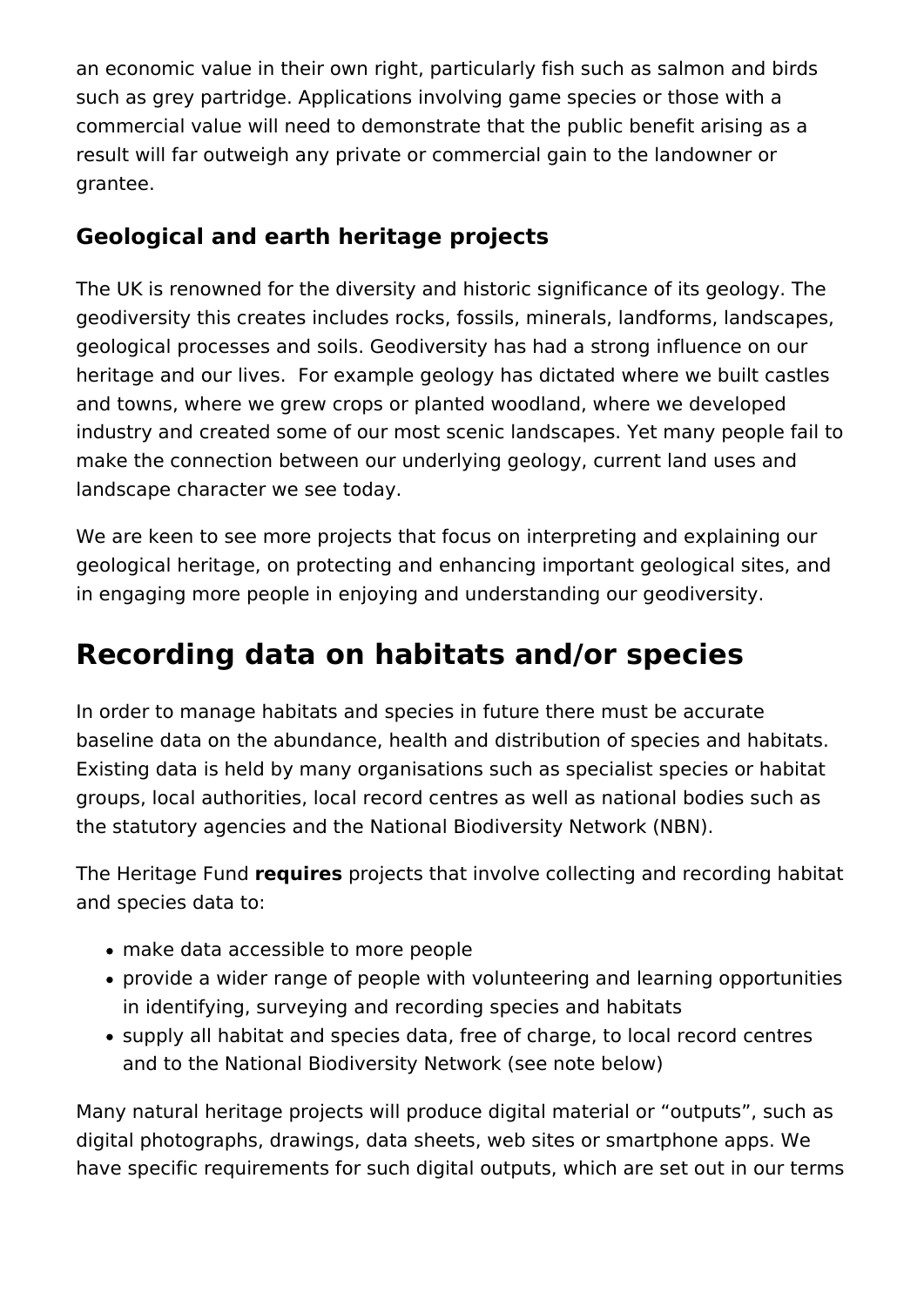of grant and explained in our digital good-practice guidance.

In order to supply data on habitats and species to the National Biodiversity Network (NBN), observations must comply with the standards for data quality and accessibility as set out by the NBN on the NBN Atlas (www.nbnatlas.org). This data must be made available to the public at capture resolution, subject to sensitive species restrictions. There are several ways of achieving this. NBN Atlas Data Partners may prefer to supply datasets directly to the NBN Atlas. Alternative options include through online recording tool iRecord (www.brc.ac.uk/ irecord) or they can be shared with your local or regional environmental record centre (www.alerc.org.uk) for onward transmission to the NBN Atlas (www.nbn.org.uk). If you are unsure how best to proceed, please contact the NBN directly to discuss the most appropriate data supply route. You must also meet our requirement for digital outputs.

Our standard Creative Commons licence (CC BY-NC) permits and encourages use and re-use of digital material, free of charge, for non-commercial uses. We recognise that data produced as a result of an ecological survey might be of considerable interest to natural heritage organisations engaged in commercial work, such as desk-based assessments. It is not our intention to restrict the use of data in these circumstances, so if you ask us to make an exception to our standard licence for your data, we are likely to agree that information provided to a local record centre, NBN may be licensed with the Creative Commons licence CC BY, which permits commercial use with attribution. Any digital outputs from your project that do not contain ecological data will still need to be licensed with the standard licence.

## **Site information**

#### **Projects involving the acquisition of land**

We can fund projects that involve the purchase of land that is important for its landscape aesthetic value, for physical public access, for biodiversity and/or geodiversity. You will need to consider why outright purchase of the land is essential to its long-term conservation. We may ask you to explain what other options besides outright ownership have been considered and why purchase offers the best solution.

#### **Providing access to natural heritage sites**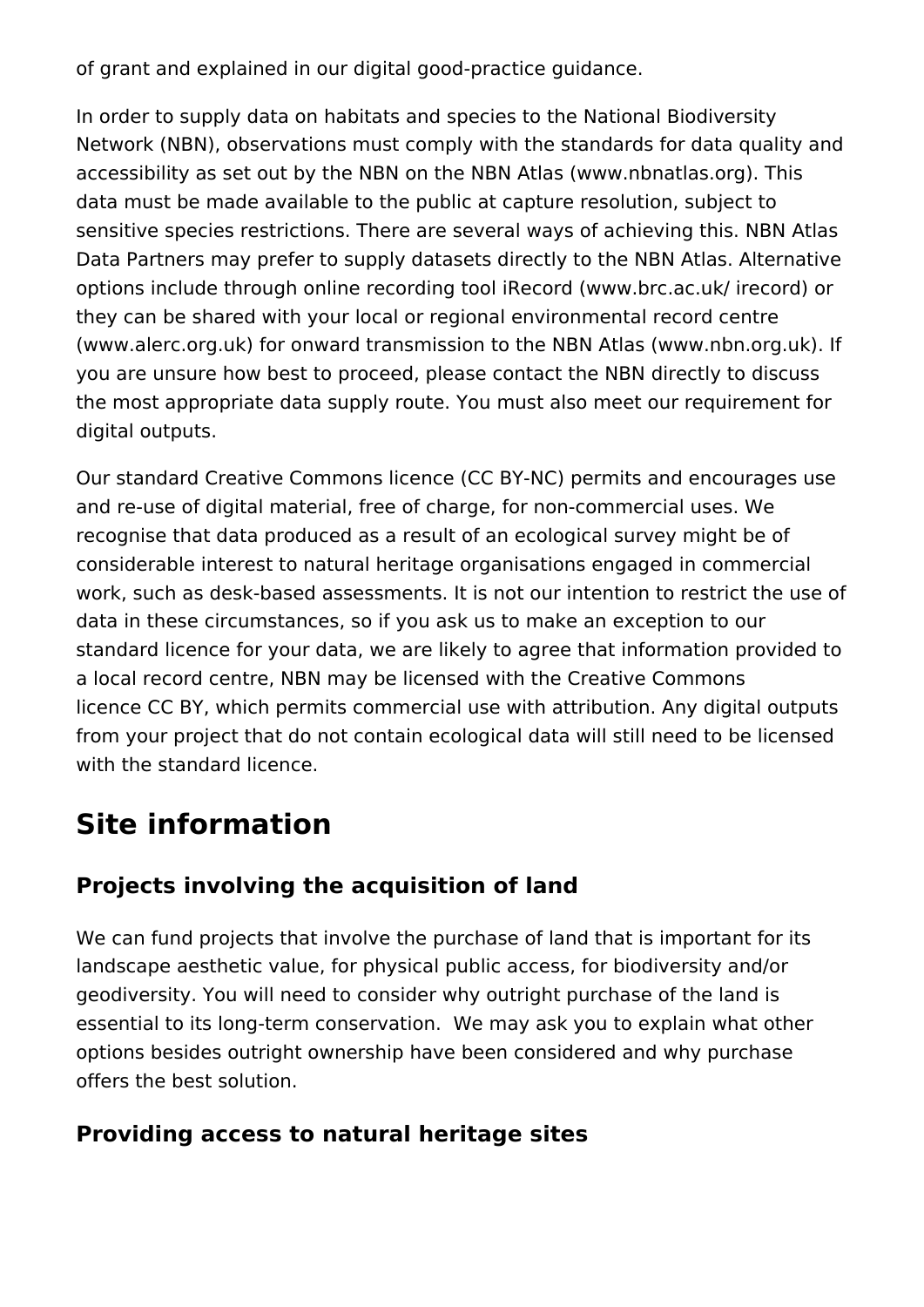We are committed to ensuring that all our projects offer the public greater access whenever possible and practical. The projects we support might include works to enhance footpath access for all users, help link up long distance footpaths and cycle path networks, or provide new access to areas previously closed off.

In England and Wales the Countryside and Rights of Way Act (CRoW) 2000 provides public access to areas known as "access land". The Act also allows for the voluntary dedication for land to be held for public benefit in perpetuity (or where relevant for the duration of a long lease) – this means that even if land is not mapped as 'open country' or registered common land, landowners and long leaseholders can dedicate this land for free public access.

This opportunity to voluntarily dedicate their land for public access is particularly relevant to potential land acquisitions with the support of our funding. The willingness to voluntarily dedicate land purchased with our funds will be regarded positively. Making a dedication under Section 16 of the Act does not prevent a change of use or prevent development but does:

- give legal public right of access to the land that would not otherwise be covered by the CRoW Act, such as woodland
- ensures that the right of access remains in force even if the land changes hands
- ensures that the right of access to dedicated land that has been mapped as open country or registered common land continues, even of the land loses those characteristics at some point in the future

We understand that some fragile habitats and species can be damaged or disturbed by physical access and noise. If this is the case you may wish to consider providing different levels or zones of access to different parts of a project area. Some areas might be fully accessible all year round, whilst others may be closed during breeding or nesting seasons. If you feel full physical access may not be appropriate then you may wish to consider using other forms of access to allow people to see and appreciate the heritage through for example the use of hides, remote cameras or other digital technologies.

#### **Working on private land**

Many priority habitats and species are found on land that is owned by private individuals or for-profit organisations. We do, however, accept applications for landscape and nature projects that are on both public and privately owned land, provided that public benefit outweighs any private gain for the individual land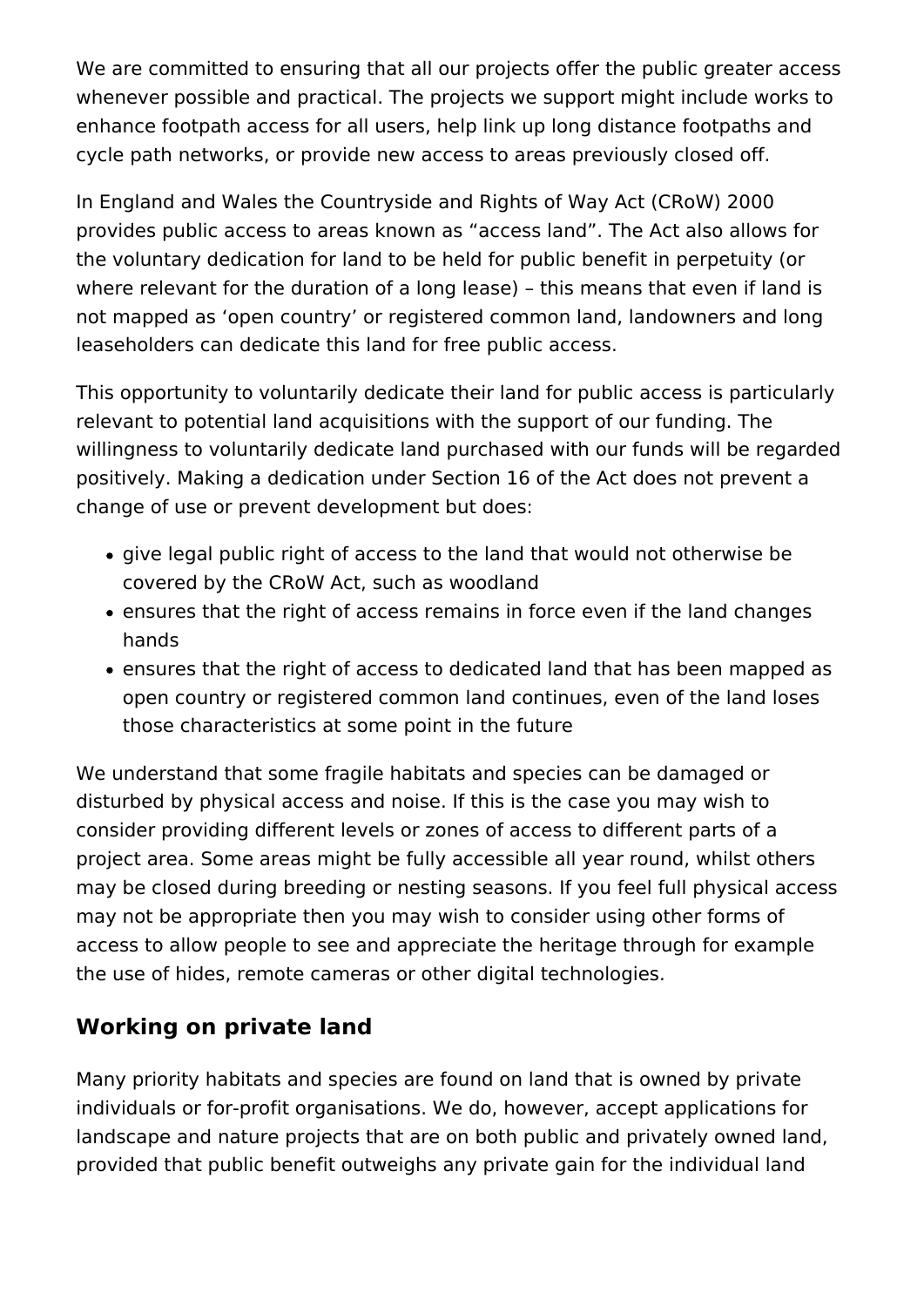owner(s) where they are private individuals or for-profit organisations. The lead applicant for the project must, however, be a not-for-profit organisation or a public body if your grant request is for £100,000 or more.

In order to include private land, your overall project must meet all four criteria below:

- have a core of good-quality priority habitat or support a significant population of priority species from which to extend out from; this core land must be designated as being of national, regional or local importance
- enhance and/or expand the extent and quality of habitat that will help to meet UKBAP habitat and species targets
- contribute to long-term sustainable management of the area
- demonstrate a strategic approach to the conservation of a priority habitat or species

Even when working on private land we will expect some degree of public access to be provided. However we also accept the principle of zoned levels of physical access within your project area and that physical access may not always be appropriate or desirable for habitat conservation reasons. There should already be public access to the land that you own, and you may also have some infrastructure, for example paths or hides, that can help to accommodate increased public access.

#### **Protected sites and species**

Some natural heritage sites and individual species are protected by law for example as Sites of Special Scientific Interest (SSSI) or Areas of Special Scientific Interest (ASSI) in Northern Ireland. This means you may need to obtain consent for any work that you do that may include conservation works, using particular types of machinery or handling particular animal species. Your local authority will be able to tell you whether a site is protected and national agencies can advise on particular species that are specially protected.

Similarly some areas of natural heritage value may also be of archaeological importance and may be protected as scheduled ancient monuments, listed buildings or registered landscapes. The local authority will be able to advise you if any of these designations affect your site or project and whether any form of consent will be required.

## **Our projects and Agri-Environment schemes**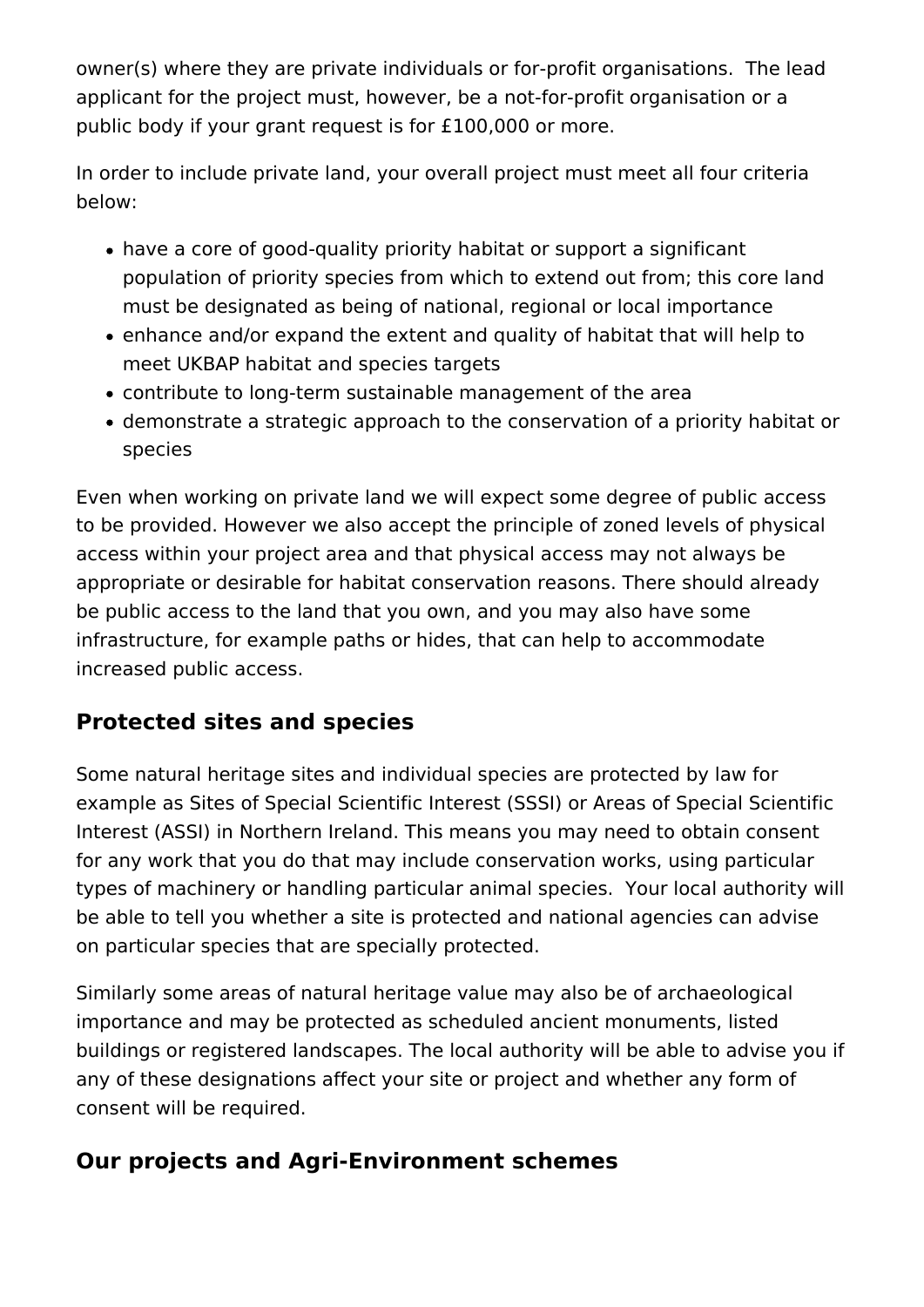Where Agri-Environment Scheme agreements will achieve part of the approved purposes of a heritage project, then the payments made as a result of these agreements, together with the landowner's/farmer's contribution, can be included as partnership funding towards the overall cost of the project.

It is important to know the date agreed for the start of the Agri-Environment funded works rather than the date the Agri-Environment agreement was signed. To qualify as match funding for a heritage project the start date for the Agri-Environment funded works must not be earlier than one year before the first or second-round grant approval date. However the annual Agri-Environment Scheme payment for that year before the first or second-round pass cannot count as partnership funding, only the annual payments made during the life of the grant contract can count.

If you have questions on how to use agri-environment funding as match funding please ask one of our local offices for further details.

## **Ecosystem services in heritage projects**

In recent years the natural heritage sector has sought to find a way of clarifying the ways in which humans benefit from the natural environment and the goods and services it provides. A key document is the *Millennium Ecosystem Assessment* (MEA) (2003) which popularised the concept of ecosystem services to explain the ways in which the natural environment (ecosystems) generates goods and services that make human life possible and underpin human wellbeing.

In 2011 the UK published its *National Ecosystem Assessment* (UKNEA), which included extensive analysis of the UK's ecosystems and ecosystem services. This approach is now widely embedded in natural environment policy across the UK.

The ecosystems approach can provide a transparent though still complex framework that allows a better understanding of the impacts of projects, programmes and policies on ecosystems and the services they provide.

We welcome projects that wish to use MEA terminology to distinguish the different types of ecosystem services and the goods that they produce, as well as to illustrate the positive impacts of a heritage project on ecosystem services. Due to the complexity of the language and the emerging nature of the science we do not expect or require projects to use ecosystem terminology but larger projects may find it helpful in reporting benefits or losses.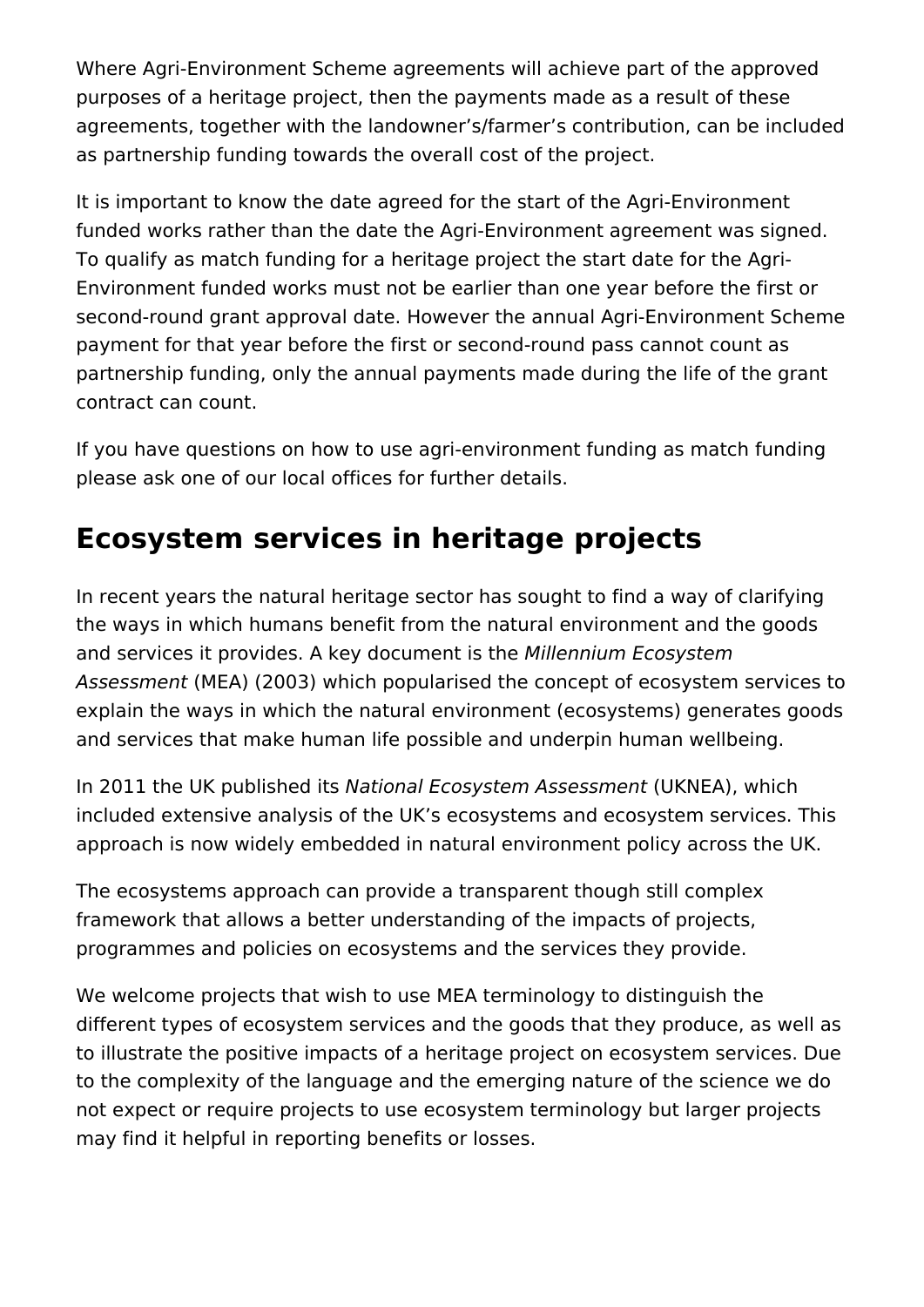#### Specialist help

If you are a community group thinking of carrying out a natural you may need specialist help. You can find help from a number including your local authority, your local county or country wild species or habitat groups such as the Wildfowl and Wetlands Tr Amphibian and Reptile Conservation or Plantlife.

Your group may also benefit from specialist training in biologic conservation management techniques so remember to ask for fu training, expert advice, mentoring or to allow visits to other sir surprisingly easy to damage vulnerable natural habitats simply appreciate their subtleties, over enthusiastic ground clearance wrong management techniques.

#### More information and resources

National Biodiversity Network (NBN)

The NBN shares biodiversity data via the NBN Atlas, an online and inform people about the natural history of the UK. It s avail anyone, free of charge. The NBN Atlas is the largest UK-wide c sources of information about species and habitats and allows us and map these data.

#### [www.nbn.or](https://nbn.org.uk/)g.uk

#### Wildlife and Countryside Link

Wildlife and Countryside Link is an umbrella body, whose purpo together voluntary organisations in the UK to protect and enhan landscape and the marine environment, and to further quiet enjoy appreciation of the countryside. WCL is London based and focu Government policy and strategy in England.

#### [www.wcl.or](http://www.wcl.org.uk/)g.uk

There are other links in each devolved administration.

Northern Ireland Environment Link